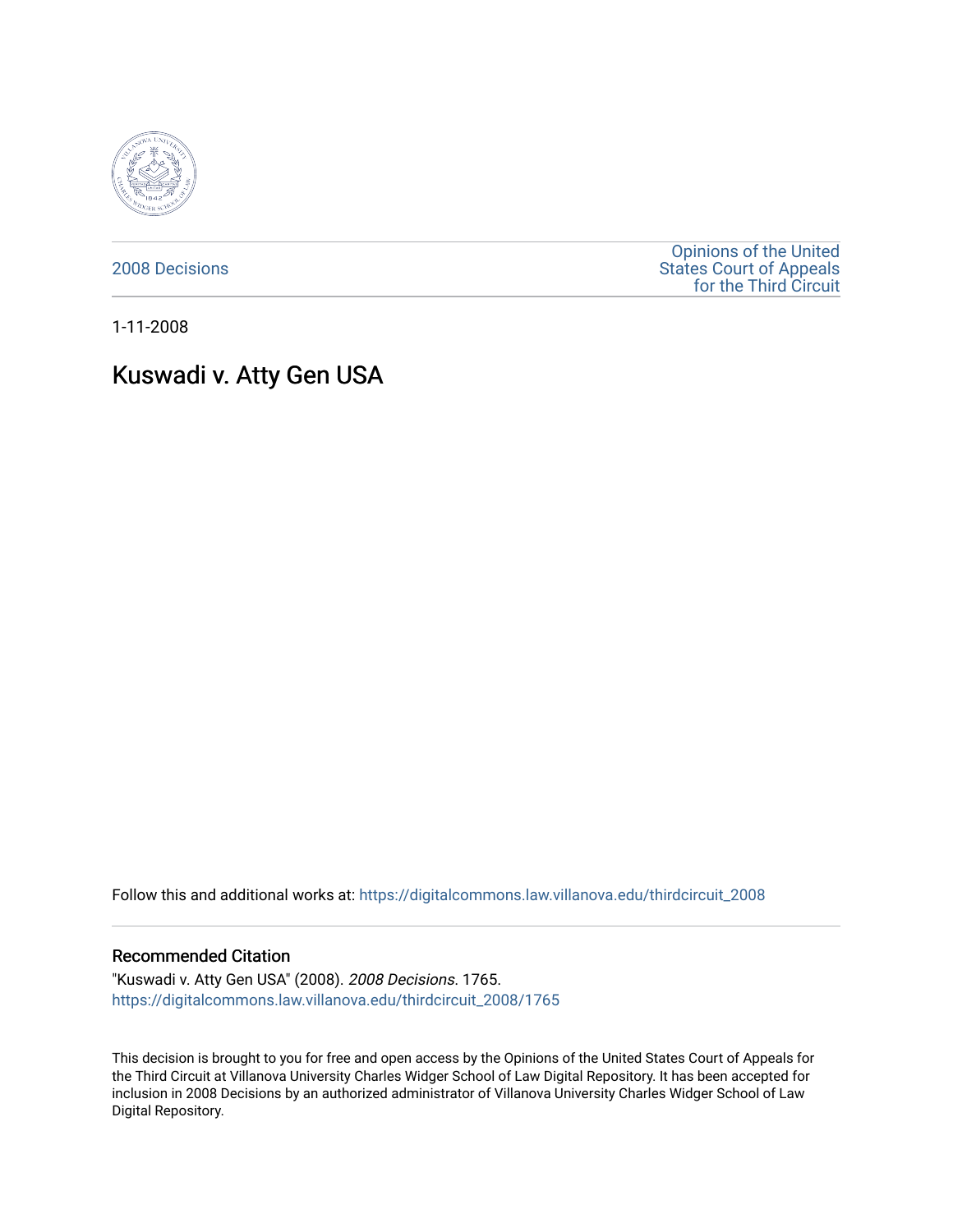### NOT PRECEDENTIAL

# UNITED STATES COURT OF APPEALS FOR THE THIRD CIRCUIT

 $\overline{a}$ 

l

l

 $\overline{a}$ 

 $\overline{a}$ 

l

No. 06-2668

# HELEIANA KUSWADI; SOEPENI SUHADA,

Petitioners

v.

## ATTORNEY GENERAL OF THE UNITED STATES,

Respondent

On Petition for Review of an Order of The Board of Immigration Appeals Immigration Judge: Honorable Donald V. Ferlise (Nos. A96-257-860 / A96-257-861)

Submitted Under Third Circuit LAR 34.1(a) November 9, 2007

Before: SCIRICA, Chief Judge, AMBRO, and JORDAN, Circuit Judges

(Opinion filed: January 11, 2008)

#### OPINION

AMBRO, Circuit Judge

This case involves Heleiana Kuswadi and Soepeni Suhada, a married couple, who

are natives and citizens of Indonesia, though their ancestry is Chinese. Rejecting their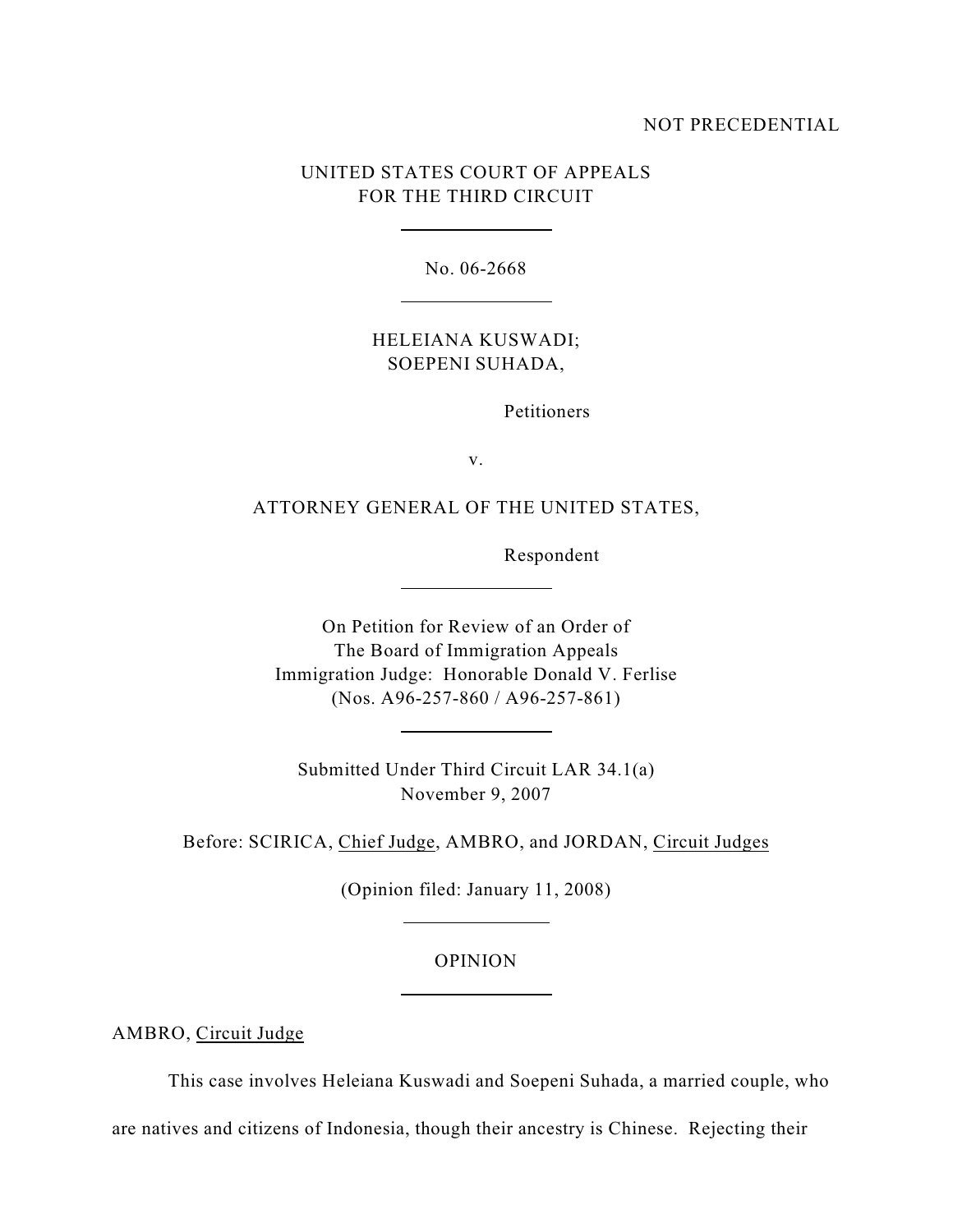claim for asylum, an Immigration Judge ordered both of them removed from the United States. Kuswadi and Suhada petitioned our Court for review, specifying Kuswadi as lead petitioner and consolidating Suhada's case as a derivative claim. We deny their petition.

Kuswadi and Suhada previously lived in Jakarta, where Kuswadi ran a grocerysupply business in connection with her sister's supermarket business. She alleges that four incidents of past persecution give rise to a well-founded fear of persecution should she return to Indonesia. First, rioters destroyed her sister's supermarkets, and the supply business's inventory with them, in 1998. Second, a bomb exploded outside her family's Roman Catholic church on Christmas Eve of 2000. Third, following an anonymous phone call, unknown assailants shot and wounded her sister in February 2001. Fourth, on an unspecified date, a distant relative of hers had to dodge stones thrown at his car while driving.

In May 2001, Suhada entered the United States; Kuswadi joined her husband in October 2002. Kuswadi timely applied for asylum, withholding of removal, and protection under the Convention Against Torture ("CAT"), with her husband as a derivative applicant. (Suhada did not file a separate application.) In April 2003, the Department of Homeland Security initiated removal proceedings against Kuswadi. An IJ denied her claims at a hearing in January 2005. The Board of Immigration Appeals affirmed without opinion, and Kuswadi filed a timely petition for review.

We have jurisdiction under 8 U.S.C.  $\S$  1252(a)(1). Because the BIA affirmed the

2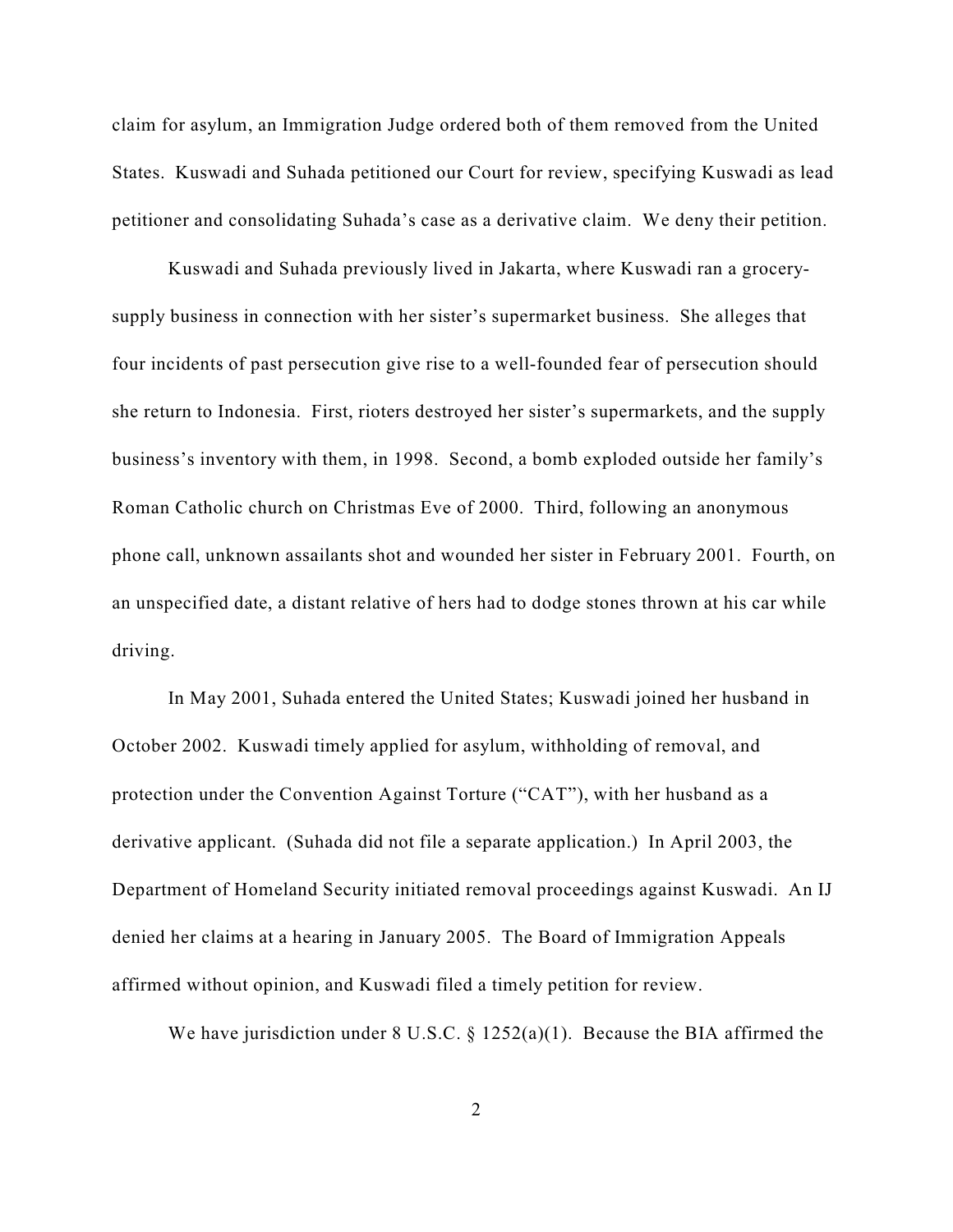IJ's order without opinion, we review his order. *Partyka v. Att'y Gen.*, 417 F.3d 408, 411 (3d Cir. 2005). Under our standard of review, we must uphold the IJ's findings "unless the evidence not only supports a contrary conclusion, but compels it." *Abdille v. Ashcroft*, 242 F.3d 477, 483–84 (3d Cir. 2001) (citing *INS v. Elias-Zacarias*, 502 U.S. 478, 481 & n.1).

To succeed on her asylum claim, Kuswadi must establish that she is "unable or unwilling" to return to Indonesia "because of persecution or a well-founded fear of persecution on account of race, religion, nationality, membership in a particular social group, or political opinion."  $8 \text{ U.S.C.} \$   $1101(a)(42)(\text{A})$ . "A showing of past persecution gives rise to a rebuttable presumption of a well-founded fear of future persecution." *Lie v. Ashcroft*, 396 F.3d 530, 535 (3d Cir. 2005) (citing 8 C.F.R. § 1208.13(b)(1)). Without that presumption, Kuswadi must demonstrate both a subjective fear of persecution, *see Lie*, 396 F.3d at 535, and an objectively reasonable possibility of persecution, *see Zubeda v. Ashcroft*, 333 F.3d 463, 469 (3d Cir. 2003).

The IJ found Kuswadi's testimony credible, which supports her claim of subjective fear. But substantial evidence supports the IJ's conclusion that the four incidents Kuswadi described do not establish that she, in particular, was persecuted in the past.<sup>1</sup> Kuswadi lost property but did not personally experience bodily harm or lose her freedom

<sup>&</sup>lt;sup>1</sup> We take no notice of the additional affadavit attached to Kuswadi's opening brief, which is not part of the administrative record. *See* 8 U.S.C. § 1252(b)(4)(A).